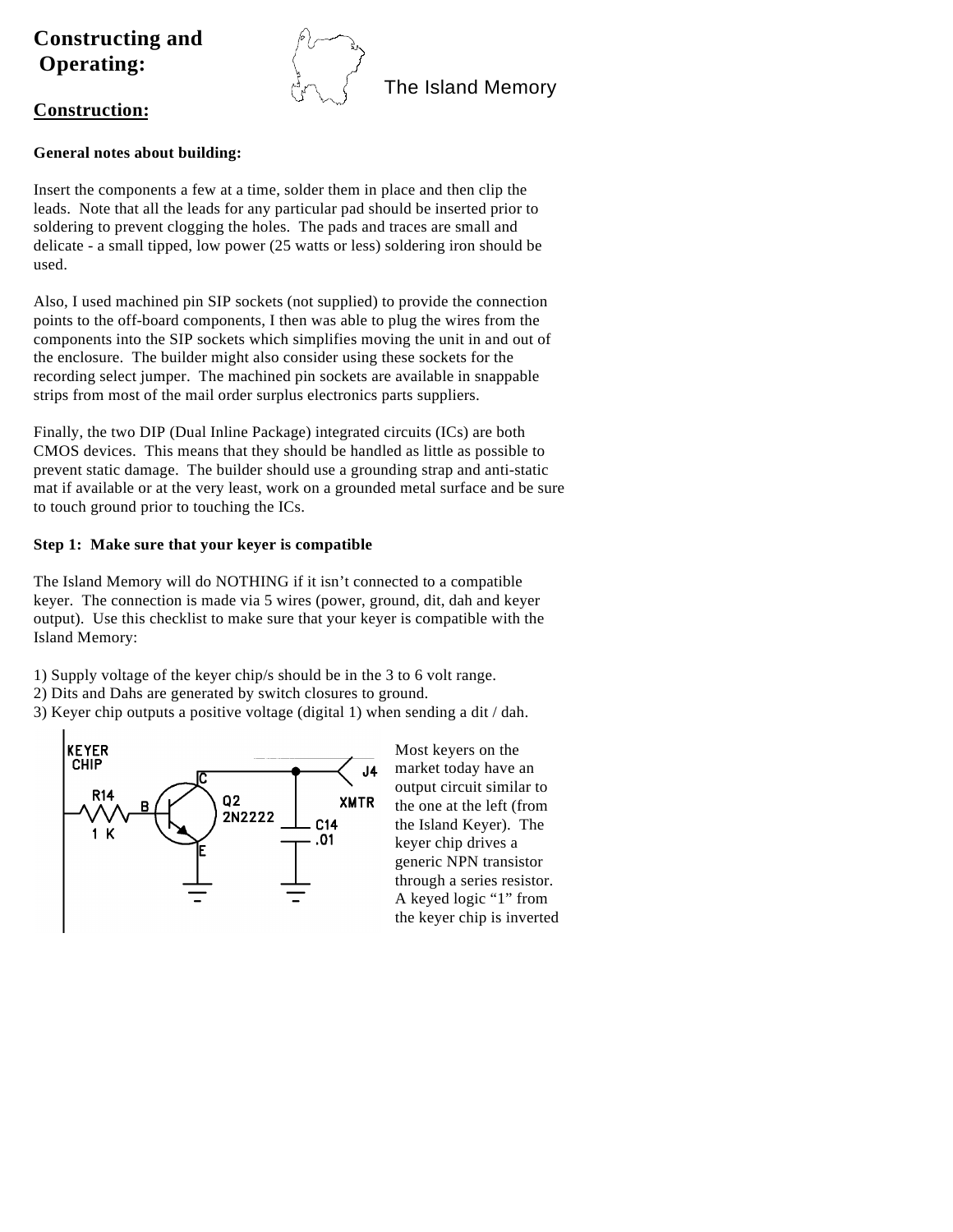by the open collector output of the transistor.

The Island Memory has been used successfully with the following keyer chips:

Accu Keyer (with 74HC series chips) Atomic Keyer (AK-1) from Embedded Research C1S from Radio Adventures 8044 from Curtis Electro Devices Island Keyer from Jackson Harbor Press TiCK-1 from Embedded Research

But the Island Memory should work with any keyer that meets the 3 checklist items.

#### **Step 2: Get the parts together**

All of the essential board mounted components have been supplied. Inventory the parts using the stocklist. You will still have to provide offboard / optional items from the stocklist to fully implement the Island Memory including the switches, wire, solder, LEDs and resistors.

The LEDs require series current limiting resistors , R1 & R2. You can calculate the value for these resistors using the following formula:

```
R = (VCC-VOL-VFLED) / IFLED where VCC = power supply voltage
                         VOL = output low voltage of chip
                         VFLED = forward LED voltage
                         IFLED = desired LED current
```
If VCC = 5V, VOL = .4V, VFLED =  $1.7V$  and IFLED =  $10$  ma then  $R = (5-.4-1.7) / .01$  or 290 ohms

If you have specs for your LEDs, you should be able to look up the VFLED and IFLED specifications - 1.7 V and 10 ma are common values.

To make it easy, I just usually use a 1k resistor, but that may not be bright enough.

#### **Step 3: Identify and orient the components**

Most of the components should be fairly easy to identify and place except for the ceramic resonator and the ceramic bypass caps. The resonator is a small light blue box with 3 leads. Orientation of the resonator isn't important.

The .1 uf and .01 uf capacitors can be very similar in appearance. They are both very small parts with 2 radial leads spaced .1" apart. You may need a magnifying glass to see the markings on these parts. The .1 uf part is marked 104. The seven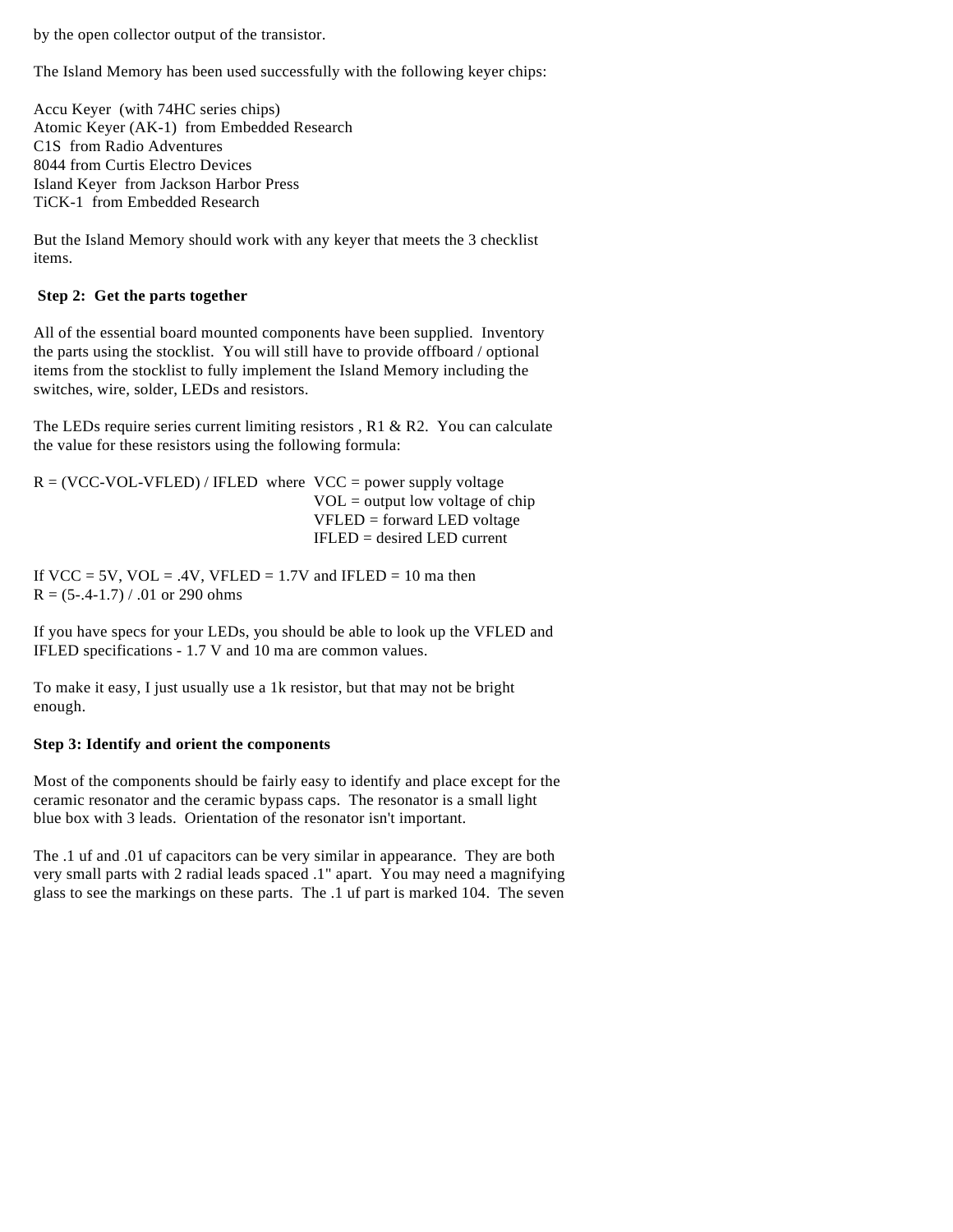.01 uf caps are marked 103 and have longer leads. The .01 uf caps may be blue or yellow in color.

#### **Step 4: Mount and solder the components on the board**

Use the parts placement diagram for the placement and orientation of the parts.

I would suggest starting by inserting and soldering the 2 IC sockets.

Then insert the 7 bypass capacitors on the right side of the board. Then insert wires of appropriate length in the holes to the left of the capacitors. Solder the connections and clip leads.

Continue working to the left of the board by inserting and soldering the rest of the components and leads as shown on the placement diagram. Note the orientation of the electrolytic cap as shown on the parts placement diagram.

## **Step 5: Check your work**

Before proceeding, take the time to check the bottom of the board for solder bridges. Use the Bottom view diagram as a guide to visually check for these shorts. It may help to clean the flux from the board and then use a strong light in conjunction with a magnifying glass too see these problems. Also, double check the orientation of the electrolytic capacitor. After you are convinced that the board is OK and after you have formed the leads of the ICs to fit in the sockets, insert the ICs into their sockets, being sure to follow the parts placement diagram for proper orientation.

Next, attempt to power up the board using a VOM to measure the current drawn. Active current draw at 5 V should be about 3 ma (with the LEDs OFF). Idle current draw at 5 V should be less than 6 ua. Current used will jump between the two levels as the memory buttons are pressed (active state) and as the unit times out after a second of inactivity (sleep state).

If you see significantly higher currents, power down immediately and check again for shorts and/or opens. If the currents look reasonable, then power down and proceed to the next step.

#### **Step 6: Wire the Island Memory to the external components**

The dit and dah connections can be made at the paddle jack. The power and ground connections should be made to the keyer chip power and ground. The only tricky connection for the Island Memory is the one to the output of the keyer chip. Here is a table of connection points for the keyers mentioned above:

| keyer                             | keyer chip pin number for:     |  |  |            |
|-----------------------------------|--------------------------------|--|--|------------|
| $\frac{\text{chip}}{\text{chip}}$ | <u>output</u> ground power dit |  |  | <u>dah</u> |
| Accu Keyer                        | U7.6 U7.7 U7.14 U2.9 U1.1      |  |  |            |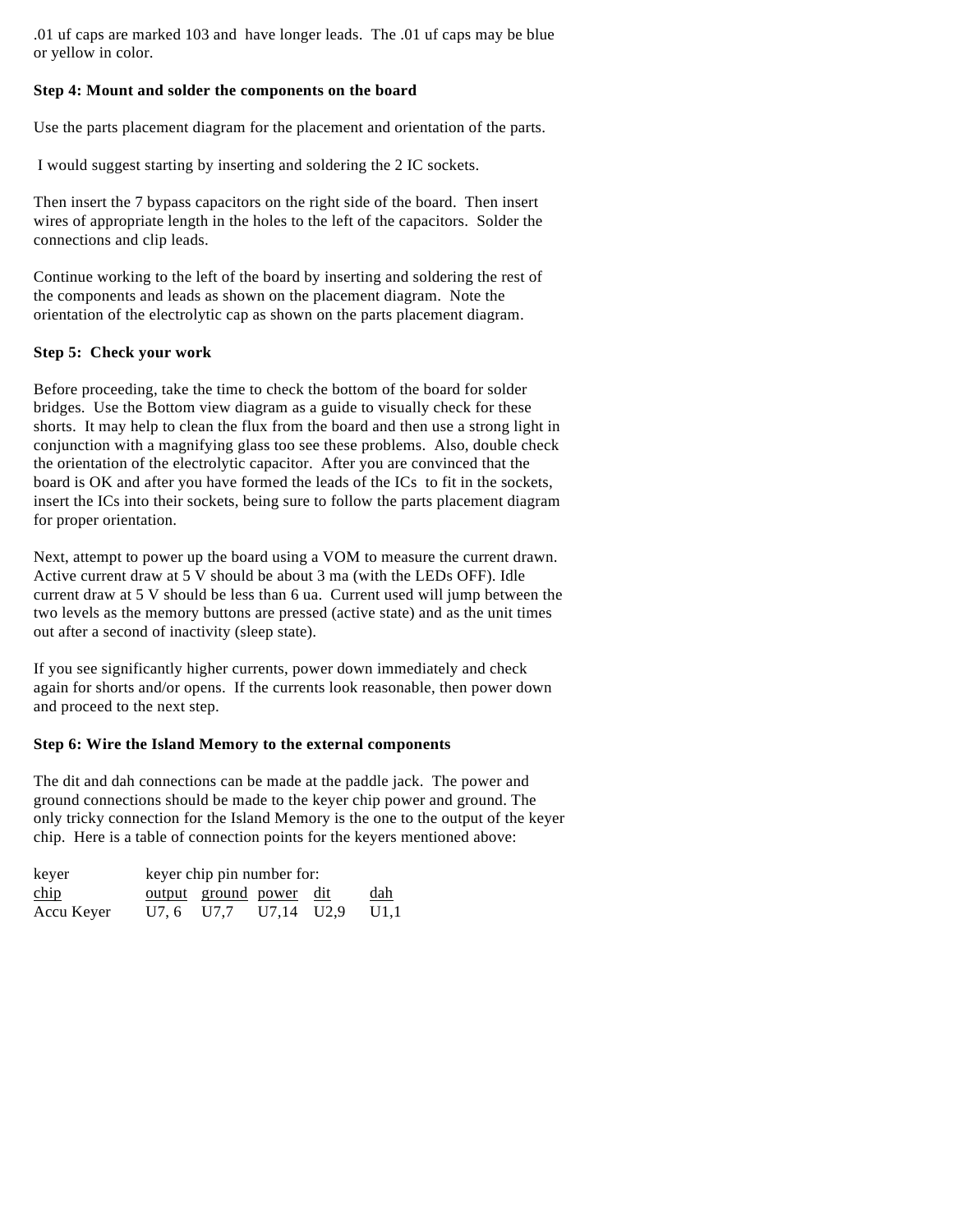| 18 | $\mathcal{D}$ | 14 |    |    |
|----|---------------|----|----|----|
| 10 |               | 14 | 12 | 13 |
| 14 |               | 16 |    |    |
| 4  | 10            |    | 18 | 17 |
| ৲  |               |    |    |    |
|    |               |    |    |    |

After hookup is complete, try the Island Memory by pressing and releasing one of the memory buttons - a short test message has been recorded in each of the four memories.

# **Gotchas:**

If you don't hear anything after you press any / all of the memory buttons then recheck your connections to the dit and dah paddles as well as your power and ground connections.

If you hear about a second of straight dits or dahs but no message your power, ground, dit and dah connections are fine but you don't have the keyer output connected correctly. You need to connect the Island Memory (Keyer True Output, pin 11) directly to the keyer chip output itself. Note that a connection at the base or collector of the keying transistor will not work correctly.

Note that the LEDs AND the switches have common connections to VCC  $(+5V)$ NOT to ground. This may seem a little strange but it minimizes the external components needed for the switches and it increases the current available to drive the LEDs. Hooking the common connections to ground will not harm the Island Memory chip but the unit will NOT function correctly.

If you are using a keyer with a default practice mode (like the Atomic Keyer) you will need to exit that mode before the Island Memory will function because the Island Memory requires that the keyer output be active - practice mode disables the keyer output but leaves the sidetone on for code practice use.

## **Notes:**

The builder might consider adding a switch in series with the keying line to the transmitter. This will allow easy verification of memory contents or just practice with the keyer without keying the transmitter or having to unplug the keying line.

If you are using batteries and the memories suddenly stop working, the battery voltage is probably too low for the EEPROM to function. The EEPROM is specified to work down to 2.5V.

# **Operation:**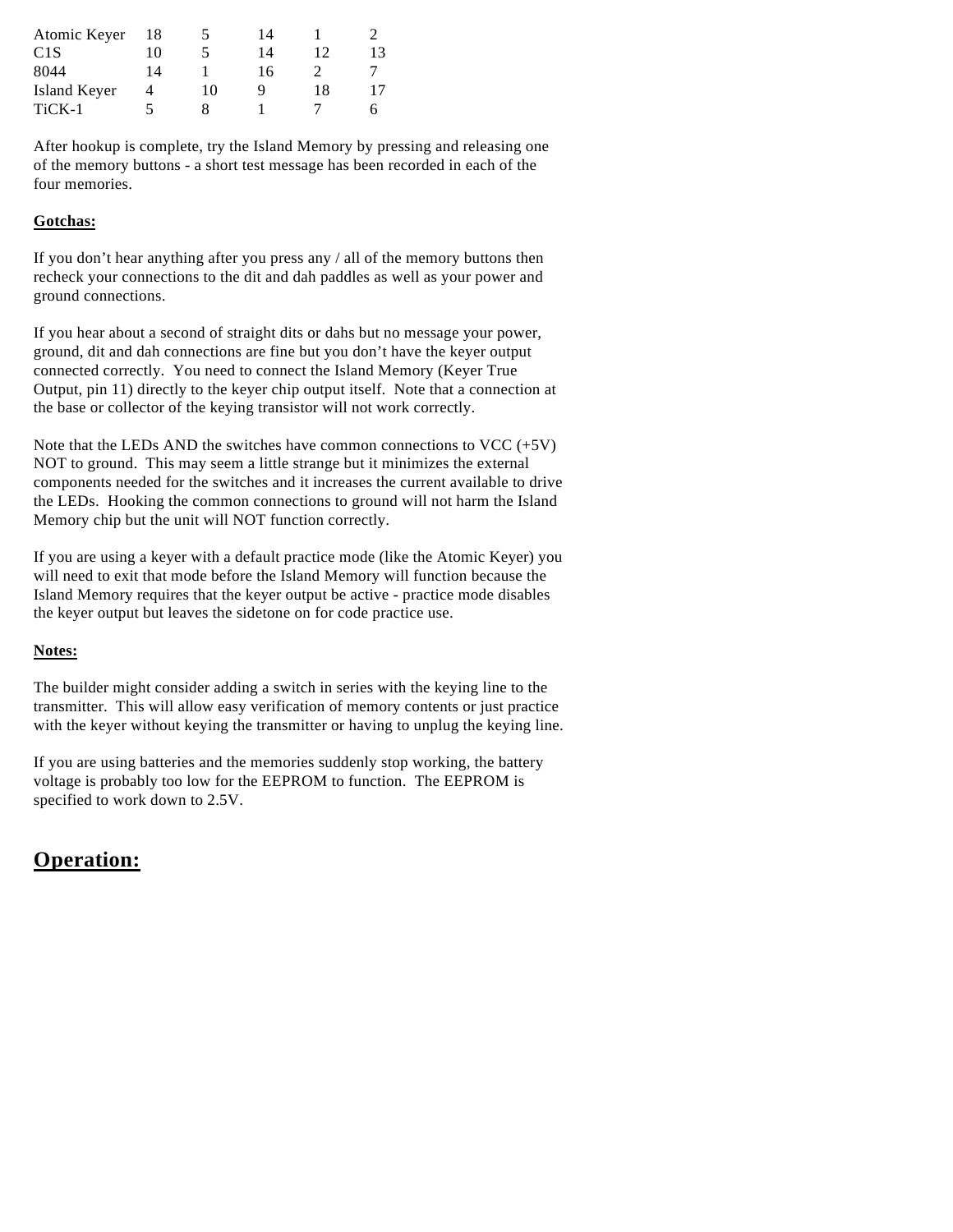The Island Memory switches are actuated by a press AND release. The message will not start playing until after the switch is released. This allows using a press and hold method of starting the recording of a memory rather than using a separate record key as was used in the Island Keyer.

# **Truncate or Overflow**

The record mode of the Island Memory can be set to either Truncate or Overflow by setting the select jumper to VCC (truncate) or ground (overflow). Truncate will simply stop recording the memory when the last location is filled. Overflow will let the operator continue recording past the last memory location into the next memory.

Normally, I just solder a jumper wire from the select pin to VCC and leave my unit in truncate mode.

#### **Playing the memories:**

1) press and release the switch for the memory The Island Memory should begin playing the stored message.

#### **Recording (Programming) the memories:**

First, you may wish to disconnect the transmitter before recording to prevent accidentally sending your message over the air during the process.

To program a memory:

1) press and hold the switch for that memory for two seconds the PAUSE LED will light and a string of question marks will be sent until you

2) let up on the switch

you will then hear either a T (for truncate) or an O (for overflow)

3) enter your message -

note that recording will not start until the first touch of the paddle also note that the RECORD PROGRESS LED will light after the memory is 75% full and will start blinking during the last 16 bytes

4) end the recording by pressing any of the memory buttons the PAUSE LED should go OFF.

## **Pausing a message after playback has started:**

You can pause a message by pressing any of the memory switches during playback. The Pause LED should light. The Island Memory will stay paused for 60 seconds - after 60 seconds, the Island Memory will time out and go into sleep mode.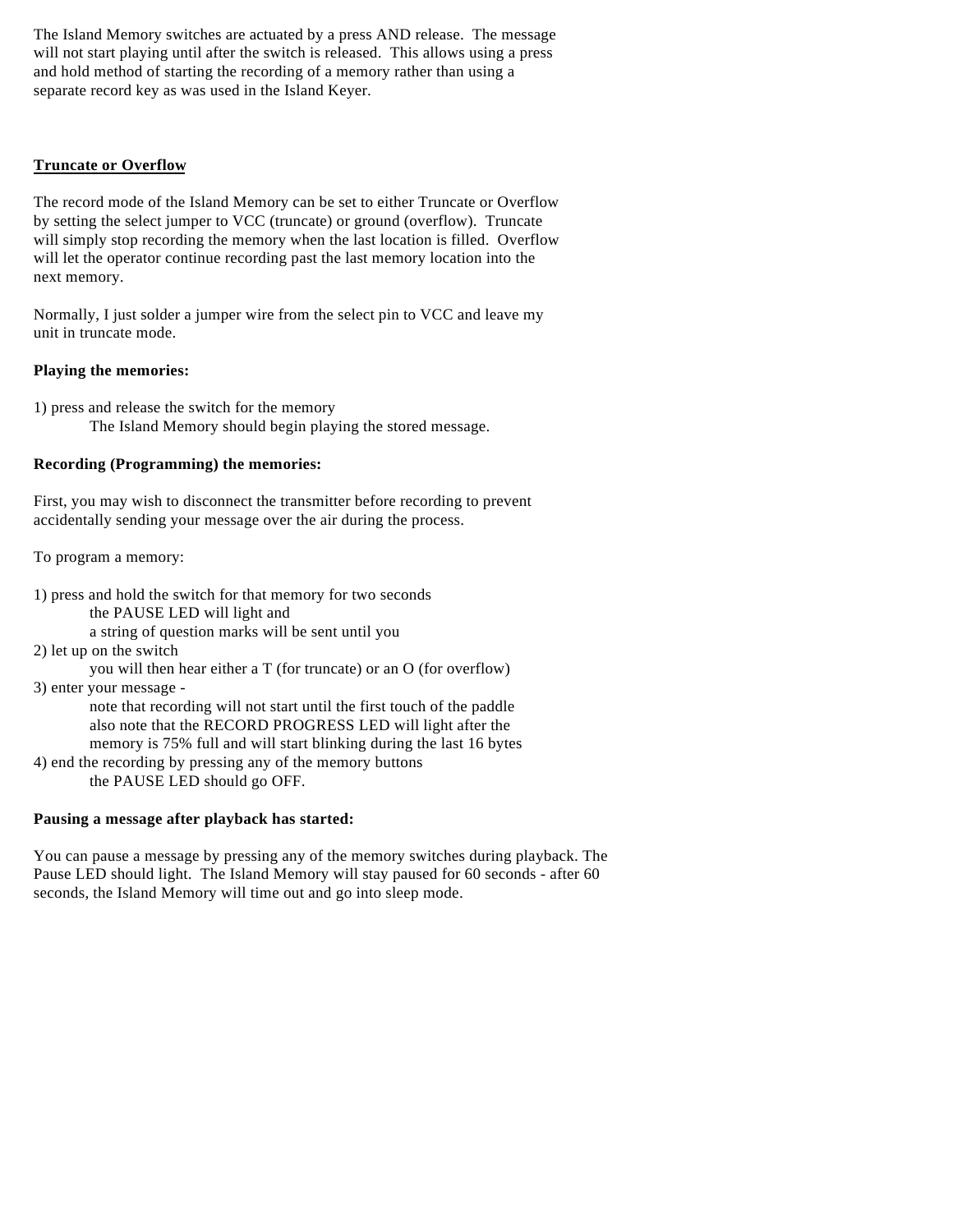To resume playback of the message, press and release any of the memory switches. The Pause LED should go out.

To kill the message, press and release any two of the memory switches at the same time. The Pause LED should go out.

#### **Stopping a message after playback has started:**

You can kill a message by pressing any two of the memory switches at the same time. You can also kill a message by hitting either of the paddle switches - this method may be less desirable since you will be sending the interrupting dits or dahs but it may be more convenient. The paddle kill is also less predictable since the Island Memory is unable to sense a paddle switch closure when it is actually asserting the same switch.

#### **Embedding a pause into a message during record:**

A pause can be embedded in a message by sending 8 dahs in a row while recording. During playback, the message will pause at the point the 8 dahs were recorded - the message can be resumed by pressing and releasing any of the memory switches. As with a manual pause, the embedded pause will time out after 60 seconds and can be killed by pressing and releasing any two memory switches at the same time.

## **Operations Notes:**

The capacity of the memories depends greatly on your keying style because the Island Memory attempts to duplicate your spacing. You should get at least 60 average characters (the standard Morse word, PARIS, can be stored at least 12 times).

If the memories are not long enough they can be run together by jumpering the select pin 14 to overflow (ground). Memory 1 can thus play at least 240 characters, memory 2 - 180 characters, memory 3 - 120 characters.

If you enter the record mode accidentally you must power down the Island Memory to prevent the memory from being erased.

Copyright © 1997 by Charles J. Olson, Jackson Harbor Press

RR1, Box 91C Washington Island, WI 54246 jacksonharbor@worldnet.att.net